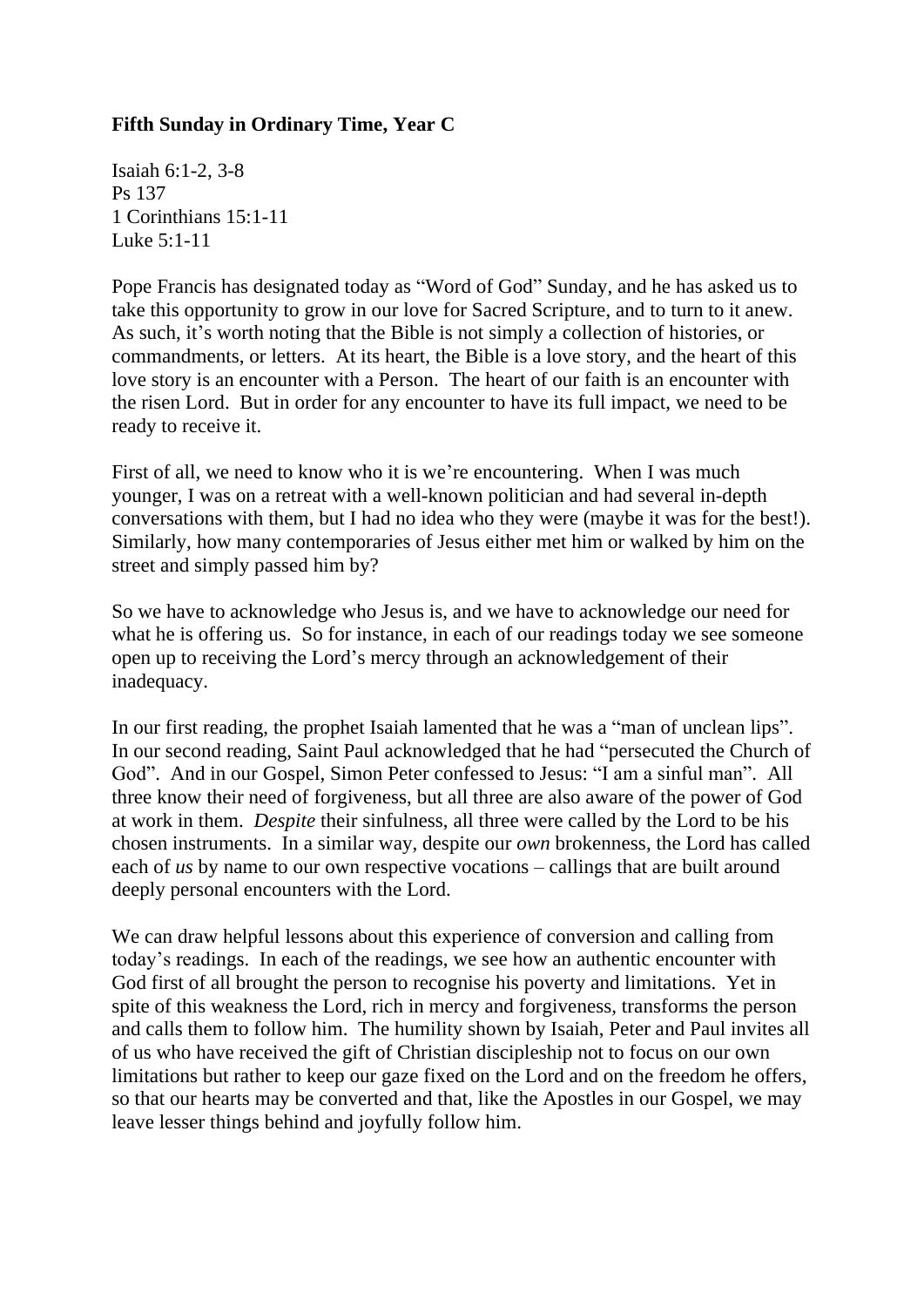So let's look a little closer at the Gospel text in particular to tease this out a little further – and I just want to point out three things.

The first point is this  $-$  in our relationship with God, it is he who initiates the interaction. Jesus was standing by the lake, he saw two boats, and he got into Simon's.

This thought alone—that Jesus is the one who takes the initiative in our relationship can sometimes seem a bit foreign to us. We perhaps can think that we are the ones putting in all the effort: we say our prayers, we come to Mass, we fulfil our various obligations. And if that's the way we see things, it's easy for us to think that our relationship with God is something that *we* do, and therefore even that it's something we earn or even deserve.

The truth is that we are called to be responsible partners in our relationship with God, but he is the one who always makes the first move. He is the one who knew you before you were born. He is the one who has been with you throughout your life, enticing you, inviting you to share in his life. He is the one who knows the where and the when and the why of it all, and has chosen *this* place, at *this* moment in time, for his own reasons, to get into your boat. How different might our relationship with God be, how different might our experience of Mass be, if we saw it all not as what we are doing, but what God is doing for us?

The second point – Jesus is in charge, and the fulfilment of our deepest longing is to be found in following him. Jesus asked Simon to push off from the shore and he did so. At Jesus' command Simon lowered the nets, and caught a great number of fish.

But don't forget, Simon was a seasoned fisherman. This was his boat, and his livelihood, so he could have been excused for saying, "I think I know what I'm doing here." However, in docility he heeded Jesus' commands – he humbly entrusted himself to a man he hardly knew. Like Simon, the Lord calls us, and has a plan that is for our deepest good – but for it to work, we need to hand over the reins to him.

The final point – we are not worthy of our calling, but Jesus chooses us anyway. Seeing the catch of fish, Simon Peter fell at the knees of Jesus and declared his sinfulness. I dare say all of us have felt like this from time to time? And yet without hesitation—Jesus calls Simon beyond his fears, to a task and a life he could never have imagined.

We are all called into friendship with the Lord, and to share in his own divine life. When we see that God is calling us, that he loves us and wants to be with us, our unworthiness can smack us in the face. If we're honest, most of us would probably say that we're not entirely ready for God. The prospect of seeing God face-to-face, and living in complete intimacy with him seems overwhelming. And indeed it is! And yet, Jesus calls us, like he called Simon Peter, to entrust ourselves to him, and *to be in over our heads*.